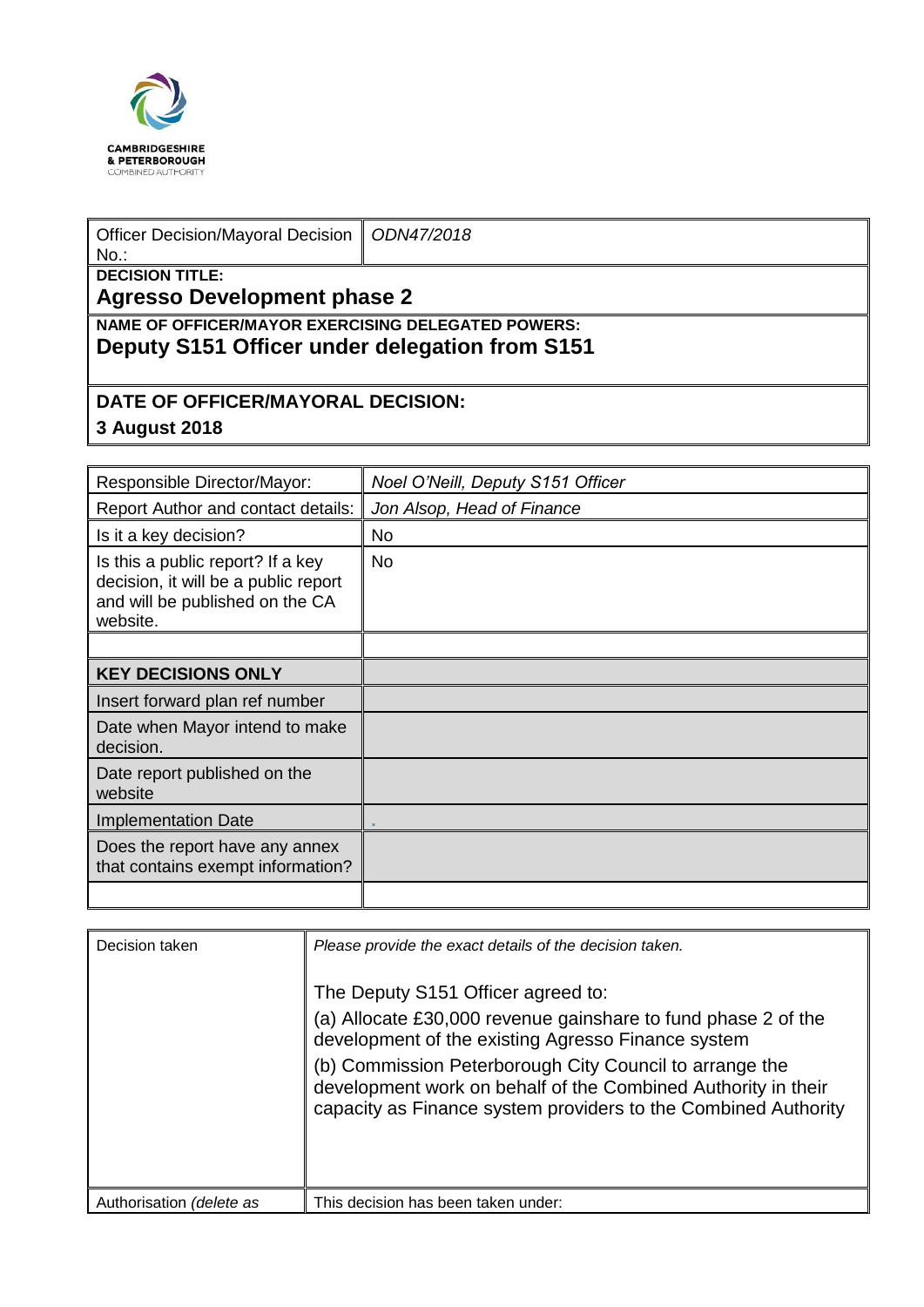

| appropriate)           | General authorisation (those decisions delegated to officers as per the<br>Constitution):                                                                                                                                                                                                                                                                                                                                                                              |  |
|------------------------|------------------------------------------------------------------------------------------------------------------------------------------------------------------------------------------------------------------------------------------------------------------------------------------------------------------------------------------------------------------------------------------------------------------------------------------------------------------------|--|
|                        | See Constitution Chapter 13 paragraphs 5.2 and 5.8                                                                                                                                                                                                                                                                                                                                                                                                                     |  |
| Background Information | Give details of background information Give more information about the<br>proposed decision                                                                                                                                                                                                                                                                                                                                                                            |  |
|                        | Peterborough City Council currently provides the Combined<br>Authority's Finance ledger system through its own contractual<br>relationships with software providers (Agresso Unit4) and third<br>party support agreements (Serco).                                                                                                                                                                                                                                     |  |
|                        | In accordance with the agreement CPCA has with the Council,<br>the Council:                                                                                                                                                                                                                                                                                                                                                                                            |  |
|                        | 1) Keeps the CPCA ledger system up to date with updates,<br>upgrades and enhancements,                                                                                                                                                                                                                                                                                                                                                                                 |  |
|                        | 2) Provides advice and support to CPCA in the use of its ledger<br>system, and<br>3) Shall support the implementation of future phases of the<br>CPCA Agresso development as and when agreed.                                                                                                                                                                                                                                                                          |  |
|                        | In 2017 the Council commissioned the development of Phase 1 of<br>the development of a Combined Authority client instance of<br>Agresso within its own system, on behalf of the Combined<br>Authority.                                                                                                                                                                                                                                                                 |  |
|                        | The phase 1 version of the system was limited in functionality to<br>include just a General Ledger and Cashbook, in order to record<br>CPCA transactions to a limited timescale.                                                                                                                                                                                                                                                                                       |  |
|                        | Because of the increasing complexity and size of the business of<br>the Combined Authority, it is now necessary to proceed with<br>Phase 2 of the development.                                                                                                                                                                                                                                                                                                         |  |
|                        | Phase 2 will provide procure to pay functionality, including the<br>ability to raise purchase orders, to workflow approvals for<br>commitments to expenditure according to budget holders<br>delegated authorisation rules, to enable the raising of sales<br>invoices and will provide reporting functionality against budgets to<br>enable real time reporting and analysis to enable essential<br>budgetary control and financial forecasting for the organisation. |  |
|                        | It is also necessary to develop the finance system that will enable<br>the Combined Authority to deliver on its AEB devolution                                                                                                                                                                                                                                                                                                                                         |  |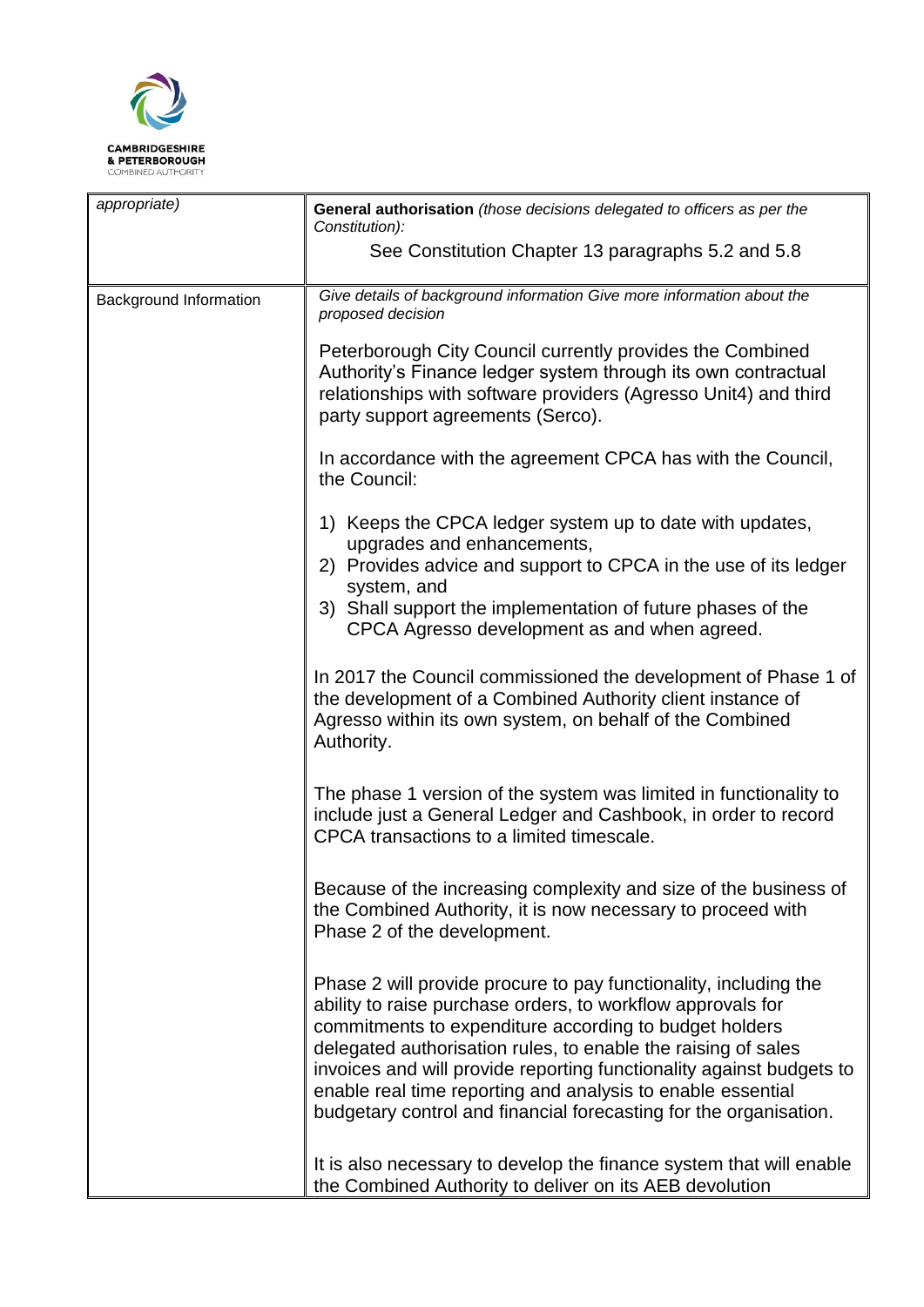

|                                    | commitment to make payments to colleges and other providers of<br>adult education services.                                                                                                                                                                                                                                                                                                                                                                                                                                                                                                                                                                                                                                                                                                                                                    |
|------------------------------------|------------------------------------------------------------------------------------------------------------------------------------------------------------------------------------------------------------------------------------------------------------------------------------------------------------------------------------------------------------------------------------------------------------------------------------------------------------------------------------------------------------------------------------------------------------------------------------------------------------------------------------------------------------------------------------------------------------------------------------------------------------------------------------------------------------------------------------------------|
|                                    | There is also an opportunity to develop the Agresso system<br>further to introduce Project Cost and Billing and Contract<br>Administration functionality at some future stage.                                                                                                                                                                                                                                                                                                                                                                                                                                                                                                                                                                                                                                                                 |
|                                    | Required phase 2 milestones and delivery date is as follows:                                                                                                                                                                                                                                                                                                                                                                                                                                                                                                                                                                                                                                                                                                                                                                                   |
|                                    | Milestone 1: Review and update of existing system – Common<br>module, Attributes and relations, General Ledger, Cash Book,<br>Interfaces, VAT, Balance Tables and Reporting.                                                                                                                                                                                                                                                                                                                                                                                                                                                                                                                                                                                                                                                                   |
|                                    | Milestone 2: Development and implementation of Procure-to-pay<br>functionality, roles, resources, workflow, distribution rules, data<br>control, admin processes, sales invoicing                                                                                                                                                                                                                                                                                                                                                                                                                                                                                                                                                                                                                                                              |
|                                    | Milestone 3: Web functionality, planner (budgets), reporting,<br>delivery of training, system design and user guidance<br>documentation.                                                                                                                                                                                                                                                                                                                                                                                                                                                                                                                                                                                                                                                                                                       |
|                                    | Completion date: 31 October 2018                                                                                                                                                                                                                                                                                                                                                                                                                                                                                                                                                                                                                                                                                                                                                                                                               |
| Alternative options<br>considered. | List alternative options considered and rejected and the reasons for rejection.<br>Do not leave this section blank or put 'None'. There is always an alternative<br>even if it is to do nothing.                                                                                                                                                                                                                                                                                                                                                                                                                                                                                                                                                                                                                                               |
|                                    | We have also considered developing the LEP's previously used<br>Finance system, Xero, as an alternative to Agresso. Xero was rejected<br>on the basis that:                                                                                                                                                                                                                                                                                                                                                                                                                                                                                                                                                                                                                                                                                    |
|                                    | 1. Xero is a system that is suitable for small and growing<br>businesses, with limited posting and reporting functionality that<br>is likely to not meet the current and future requirements of the<br>Combined Authority. Agresso is used extensively by Local<br>Authorities and has the capacity to meet the future likely<br>requirements of the Combined Authority.<br>2. CPCA's financial services provider (PCC) also uses Agresso<br>and have produced the CPCA financial statements using<br>Agresso for the past two years. There are economies of scale,<br>and benefits of using their existing Agresso system including<br>corporate knowledge and expertise that would be advantageous<br>to the Combined Authority. The use of existing reliable PCC<br>systems and processes is considered positively by the CPCA<br>auditors. |
|                                    | Agresso could be easily migrated to an alternative financial<br>3.                                                                                                                                                                                                                                                                                                                                                                                                                                                                                                                                                                                                                                                                                                                                                                             |